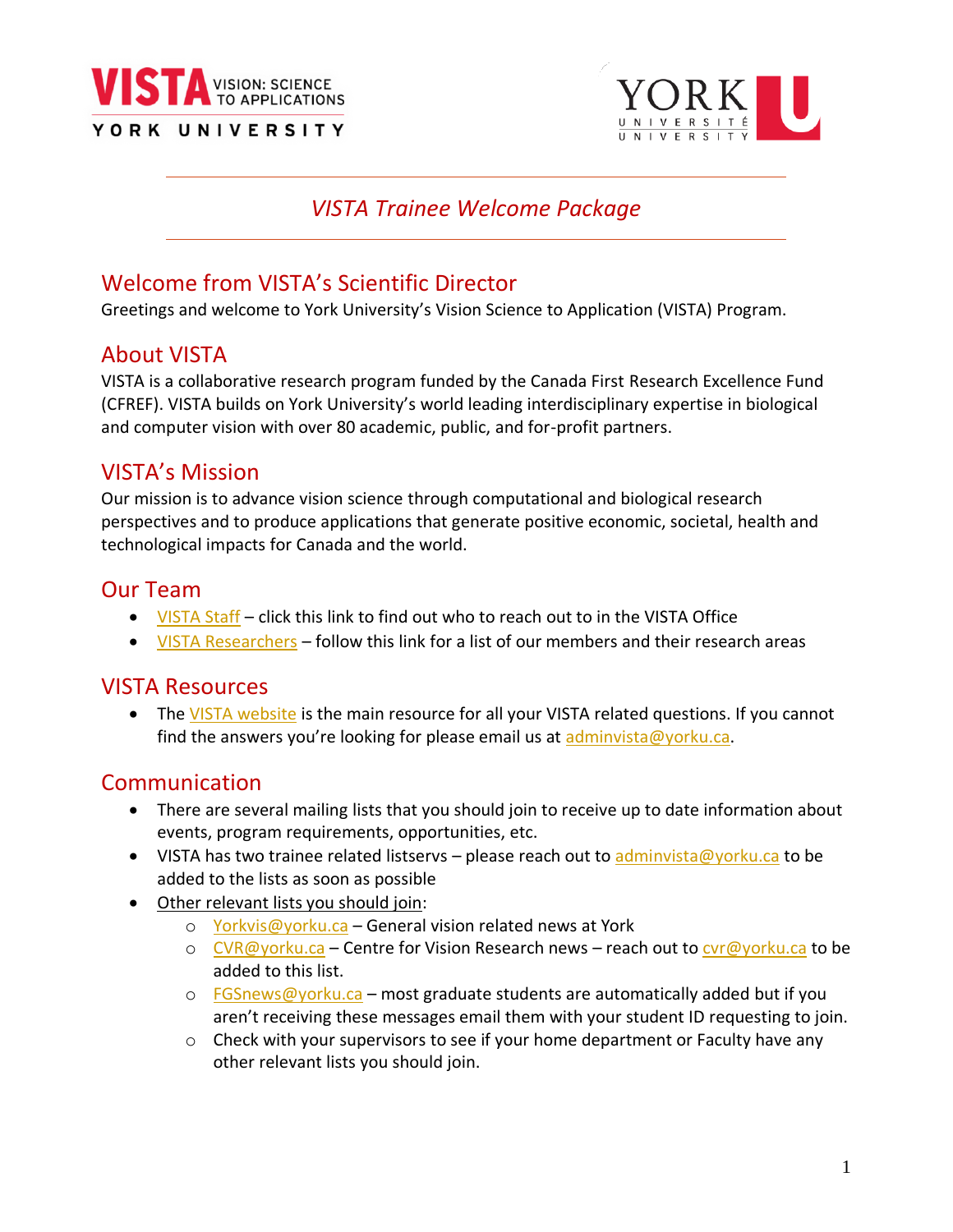



## *Graduate student (Masters & PhD) Resources*

 $\overline{a}$ 

Visit the [Faculty of Graduate Studies incoming student website.](https://gradstudies.yorku.ca/incoming-students%20/) This [page](https://www.yorku.ca/gradstudies/students/youve-been-admitted/) will assist you in preparing for your graduate career at York in conjunction with orientation events offered by your individual program.

#### **Resources include:**

- **[Checklist](https://gradstudies.yorku.ca/incoming-students/checklist/)**: Use this list to assist you in preparing for your graduate career at York and help ensure a smooth transition to campus life.
- **[YU Start Program](https://www.yorku.ca/yustart/)** is your primary online resource for preparing for your academic journey at York. It includes a Discussion Board for incoming students to connect with other students and have your questions answered.
- **[Housing](https://www.yorku.ca/housing/graduate-housing-york-apartments/)**: There are a variety of housing options for graduate students while studying at York. Several campus options, as well as Toronto's many vibrant neighborhoods and downtown core.
- **Student Administrative responsibilities**: Incoming graduate students are encouraged to complete all applicable administrative responsibilities (i.e., [Setting up Passport York,](https://www.yorku.ca/uit/faculty-staff-services/passwords-passport-york-access/) [Email](https://www.yorku.ca/uit/student-services/email/)  [Account,](https://www.yorku.ca/uit/student-services/email/) [YU-card,](https://www.yorku.ca/yucard/) [Parking,](https://www.yorku.ca/parking/) and [Keys\)](https://www.yorku.ca/facilities/our-services/property-management/22401-work-control-centre/key-request/).

#### **York University's Graduate Student Association (YUGSA)**

The YUGSA is the students' union, committed to representing graduate students' interests and advancing students' and workers' rights across and beyond York's campuses. Please visit <https://www.yugsa.ca/services> for a detailed list of services provided by the YUGSA.

## **Health Plan**

Th[e YUGSA Health and Dental plan](https://www.yugsa.ca/health-plan) is **mandatory** for all full-time graduate students without an alternate coverage and is optional for part time students. All full-time students will be automatically enrolled in the plan and the GSA Healthcare charge will appear in their student accounts. Part time students can join the plan by opting into it. Complete coverage details are available at [your benefits.](https://wespeakstudent.com/home/63-york-univ-graduate-students-)

## International graduate students:

#### **University Health Insurance Plan**

The University Health Insurance Plan [\(UHIP\)](https://yorkinternational.yorku.ca/uhip/) is a mandatory basic coverage plan that is in place for international students and others who are not covered by the Ontario Health Insurance Plan (OHIP). Students who must be covered under UHIP include:

- International students with a valid study permit registered as active in a degree program
- Incoming exchange students
- Dependent(s), spouse and/or children, of eligible students
- International Visiting Research Trainees with a valid work permit

International students who are registered as active in a degree program are automatically enrolled under UHIP. However, this year, since a lot of international students are studying from their home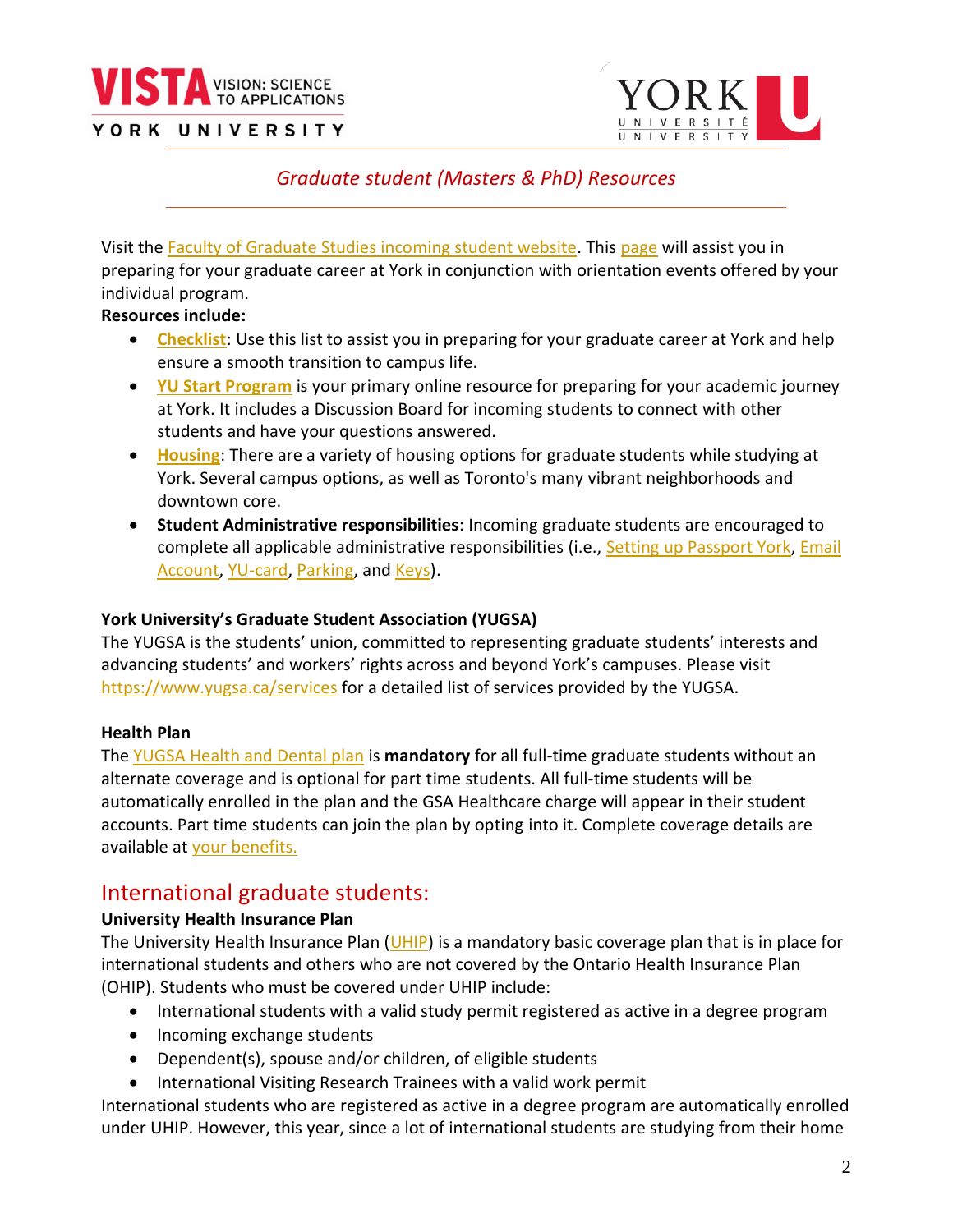



countries, only students who are in Canada this year will be enrolled or charged for UHIP. For further information please email: [uhip@yorku.ca.](mailto:uhip@yorku.ca)

# <span id="page-2-0"></span>Additional York University Resources

| <b>RESOURCE</b>                                                                   | <b>DESCRIPTION and LINK</b>                                                                                                                                                                                                                                                                                                                                                                   |  |
|-----------------------------------------------------------------------------------|-----------------------------------------------------------------------------------------------------------------------------------------------------------------------------------------------------------------------------------------------------------------------------------------------------------------------------------------------------------------------------------------------|--|
|                                                                                   | Student Guide to We've created this guide to help you find the resources and supports to<br>Remote Learning   successfully navigate being a remote learner.                                                                                                                                                                                                                                   |  |
| COVID-19<br>Wellbeing<br><b>Resources</b>                                         | Supporting Students in the transition to online learning and social/physical<br>distancing. Explore our wealth of COVID-19 resources now.                                                                                                                                                                                                                                                     |  |
| <b>Student</b><br><b>Counselling &amp;</b><br><b>Health Well-</b><br><b>Being</b> | <b>Student Counselling &amp; Development (SCD) offers a range of supports to</b><br>students including Walk-in Counselling, Emergency Support, Short-term<br>Counselling, Process Group Counselling and LGBTQ2S+ Support.                                                                                                                                                                     |  |
| <b>Student Health &amp;</b><br><b>Well-Being</b><br><b>Workshops</b>              | Need better sleep? Want to learn self-care practices for those with perfectionist<br>tendencies? Tired of figuring out what food is actually "healthy"? Our team of<br>peer health educators offer a wide range of health topics to help you feel your<br>very best. Drop-in to any of our ongoing workshops. Visit our calendar                                                              |  |
| Maps &<br><b>Directions</b>                                                       | For complete details about traveling to York University please refer to the Keele<br>Campus section of the Maps & Directions page.                                                                                                                                                                                                                                                            |  |
| Parking                                                                           | For parking information please refer to the <b>Parking Services</b> site.                                                                                                                                                                                                                                                                                                                     |  |
| <b>Safety Support</b><br><b>Services</b>                                          | There are a number of different resources and services available to help keep<br>our community safe and provide support to community members. Please refer<br>to them on the Safety website.                                                                                                                                                                                                  |  |
| <b>York University</b><br>Libraries                                               | Library Accessibility Services continues to operate during the COVID-19<br>pandemic. However, in-person services are not available.<br>Assistance with research and library inquiries are currently offered online<br>via chat service, Zoom and email. If you'd like to connect with a York library<br>staff, please visit the Ask a Question page for contact details.                      |  |
| <b>York</b><br>International                                                      | York International provides assistance to all international students, as well as<br>domestic students. This link provides a guide to help you navigate the process<br>of coming to Canada and keep you fully informed about your responsibilities as<br>an international student. Here, you will find information regarding immigration,<br>health insurance, health care, work, and finance. |  |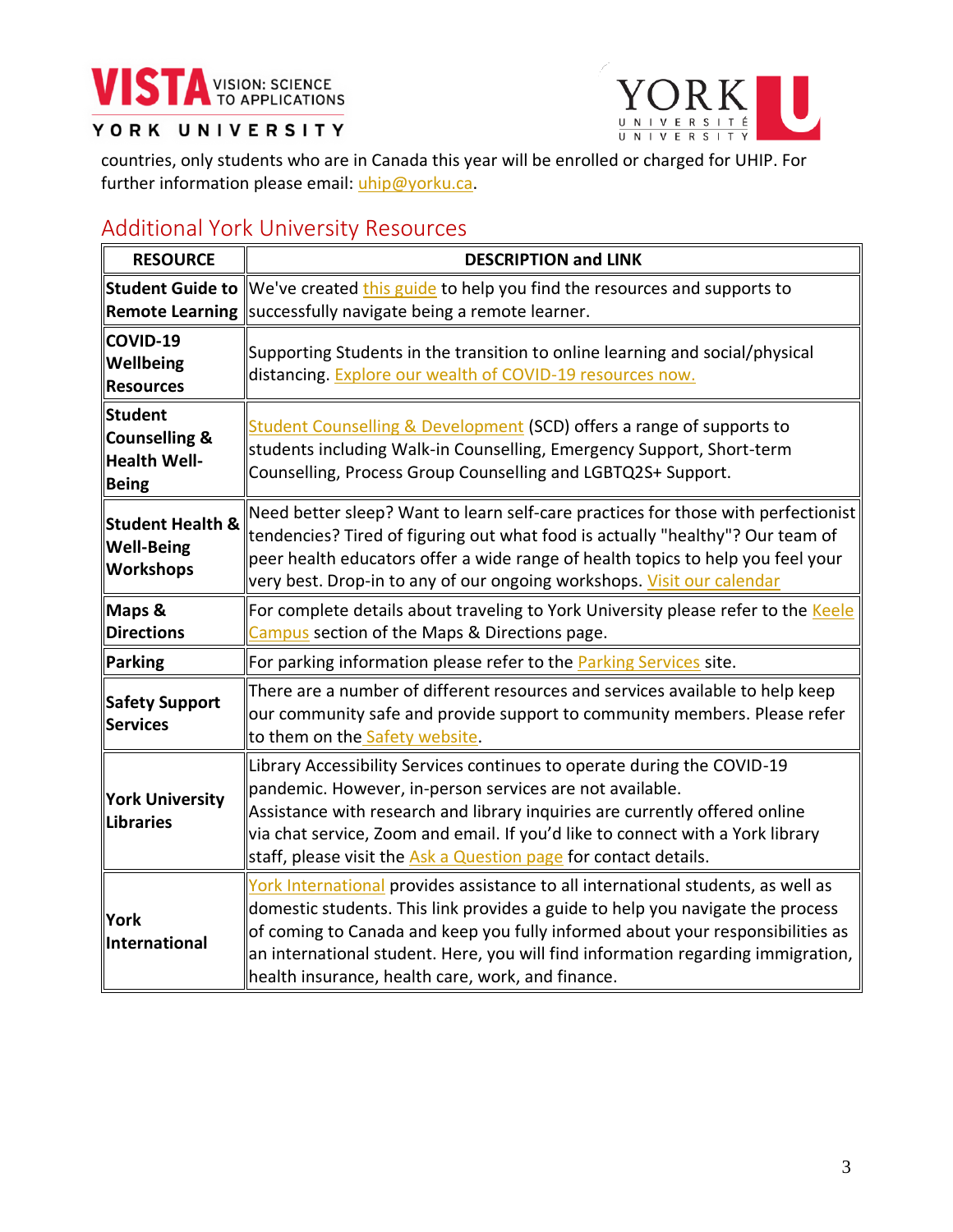



## *Post Doc Resources*

Visit the [Faculty of Graduate Studies postdoctoral fellows website.](https://www.yorku.ca/gradstudies/postdoctoral-fellows/) This page will assist you in preparing for your postdoctoral journey at York and will support postdoctoral scholars both during their time at York, and in their pursuit of future professional success.

#### **Resources include:**

- **[Checklist](https://www.yorku.ca/gradstudies/postdoctoral-fellows/incoming-fellows/)**: Use this list to assist you in preparing for your postdoctoral journey at York and help ensure a smooth transition to campus life.
- **[YU Start Program](https://www.yorku.ca/yustart/)** is your primary online resource for preparing for your academic journey at York. It includes a Discussion Board for incoming fellows to connect with other students and have your questions answered.
- **[Housing](https://www.yorku.ca/housing/graduate-housing-york-apartments/)**: There are a variety of housing options for postdoc students while studying at York. Several campus options, as well as Toronto's many vibrant neighborhoods and downtown core.
- **Administrative responsibilities**: Incoming postdoc fellows are encouraged to complete all applicable administrative responsibilities (i.e., [Setting up Passport York,](https://www.yorku.ca/uit/faculty-staff-services/passwords-passport-york-access/) [Email Account,](https://www.yorku.ca/uit/student-services/email/) [YU](https://www.yorku.ca/yucard/)[card,](https://www.yorku.ca/yucard/) [Parking,](https://www.yorku.ca/parking/) and [Keys\)](https://www.yorku.ca/facilities/our-services/property-management/22401-work-control-centre/key-request/).

#### **York University Faculty Association (YUFA)**

The York University Faculty Association (YUFA) is the professional association and certified bargaining agent for faculty, librarians and archivists, and post-doctoral visitors at York University. Please visit YUFA [website](https://www.yufa.ca/about) for detailed information about YUFA.

## **Health Plan**

All postdoctoral Visitors (PDV) at York University are provided with extended health care benefits, as per the 2015-2018 York University Faculty Association (YUFA) Collective Agreement. These benefits will be provided in the form of a Health Care Spending Account containing \$1,200 from which the PDV will be reimbursed for expenditures on health, dental, vision and other medical expenses that qualify for the medical expense tax credit as defined by the Income Tax Act. Please note that PDVs have access to up to \$1,200 annually, which is accessible at a rate of \$100 per month and prorated for the length of the PDV contract. \$100 increments are accessible on the 1st of the month, on a cumulative basis.

For more details, please refer to [Healthcare Spending Account](https://gradstudies.yorku.ca/files/2016/06/pdv-health-care-spending-account-information-sheet.pdf?x67790) Information sheet.

## International Postdoc Fellows:

## **Health Plan**

All Ontario residents are required to have basic medical coverage through OHIP (the Ontario [Health Insurance Plan\).](https://www.ontario.ca/page/apply-ohip-and-get-health-card)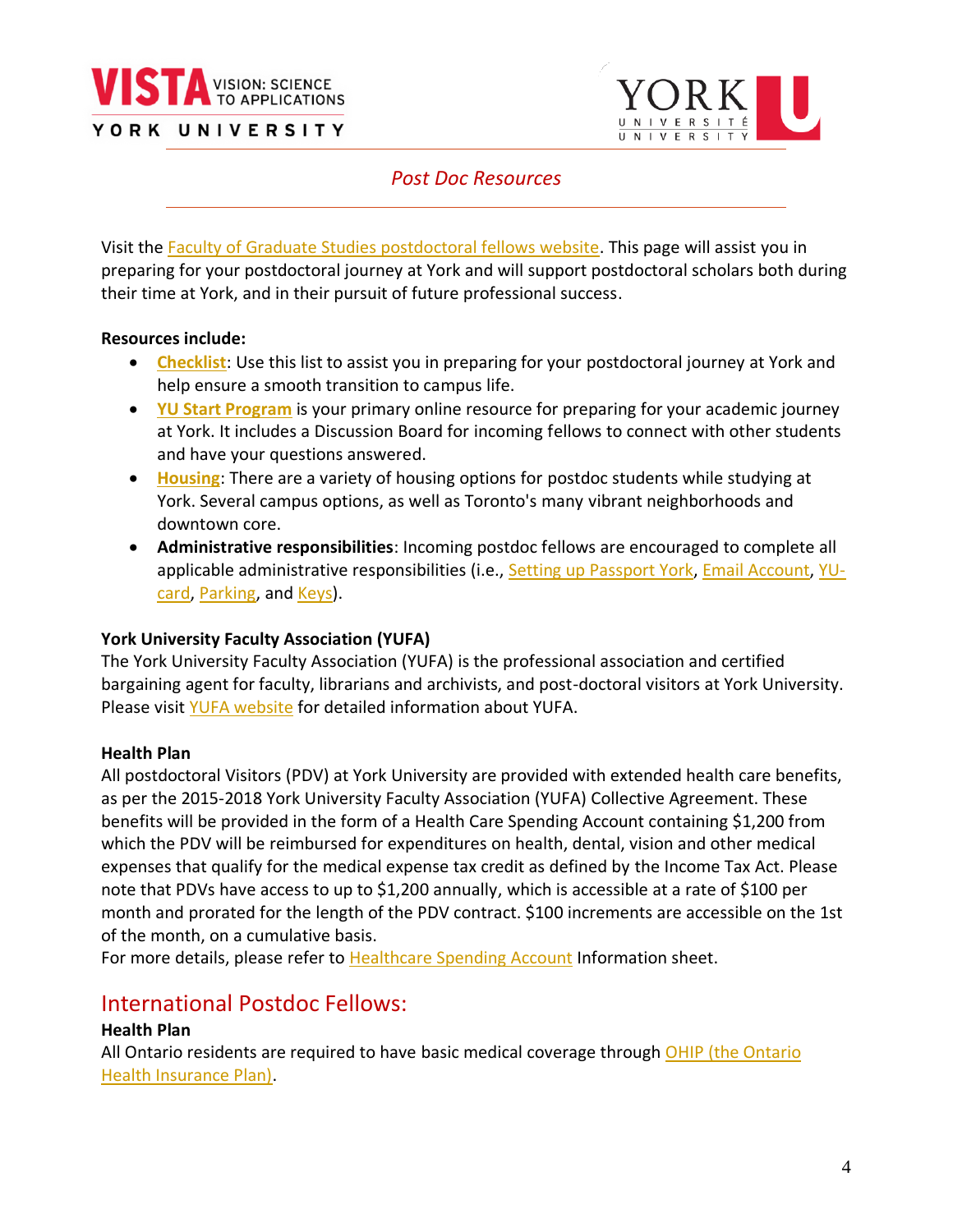# **VISTA** VISION: SCIENCE



## YORK UNIVERSITY

If applicable, Postdoctoral Fellows must apply for coverage directly from OHIP upon arrival in Ontario. Please note that there is a three-calendar-month waiting period prior to enrollment with OHIP.

- During the waiting period, we encourage Postdoctoral Fellows to arrange for coverage through [UHIP](https://uhip.ca/Home/Index) which is offered by Sun Life Assurance Company of Canada.
- After 3 months, you can register for Ontario's Health Insurance Plan (OHIP) at the Service Ontario (777 Bay Street Offices deal with internationals).
- For PDFs[, York International](https://yorkinternational.yorku.ca/) can advise and [assist with regard to health insurance.](https://yorkinternational.yorku.ca/uhip/)
- For PDVs, Pension & Benefits (askpb@yorku.ca) will provide the UHIP enrolment form.

## **Social Insurance Number (SIN)**

Get your [social insurance number](https://www.canada.ca/en/employment-social-development/services/sin.html) (SIN) from a Service Ontario Office (either right at Pearson airport, or somewhere in the city). You'll need the SIN for finalizing your work contract, opening a bank account, getting a phone plan etc.

## **Driver's Licence**

If you have an international driver's licence, it is valid only for 3 months in Ontario. Please visit [Driver's licence page](https://www.ontario.ca/page/drive-ontario-visitors) for more details.

- Ontario has a graduated licensing program with mandatory test and wait-time requirements. Drivers with valid foreign licences may qualify for reductions in these mandatory test and wait-time prerequisites if they meet certain requirements. Please visit [Foreign Licence Experience Credits](https://drivetest.ca/licences/licence-exchanges/foreign-licence-experience-credits.html) for more details on this. To apply for a new licence please refer to the guidelines [here.](https://www.ontario.ca/page/get-g-drivers-licence-new-drivers)
- [The Official Ministry of Transportation \(MTO\) Driver's Handbook](https://www.ontario.ca/document/official-mto-drivers-handbook) can be used to study for your G1 driver's licence, knowledge test and Level 2 road test.

## **Permanent Residency**

After working in Canada for 12 months, you might be eligible to apply for [Permanent Residency](https://yorkinternational.yorku.ca/permanent-residence-in-canada/) under the express entry program. You can find more information on the process o[n Express Entry](https://www.canada.ca/en/immigration-refugees-citizenship/services/immigrate-canada/express-entry.html) webpage.

- Additional resources related to application can be found York International's Immigration [Application Resources](https://yorkinternational.yorku.ca/immigration-application-resources/) page.
- Please note collecting all documents can take up to 2-3 months and the application processing time usually takes 6+ months.

## **Professional Development**

There are a range of resources on campus that can help you develop and enrich your professional skills, whether those are related to teaching or research, or other skills which are useful and desirable in both academic and non-academic professional contexts.

• The Faculty of Graduate Studies coordinates the Graduate & Postdoctoral Professional [Skills \(GPPS\) program,](https://www.yorku.ca/gradstudies/gpps/) which is designed for both postdoctoral fellows and graduate students. The program offers skills development workshops and sessions designed based on input and feedback from the communities they serve.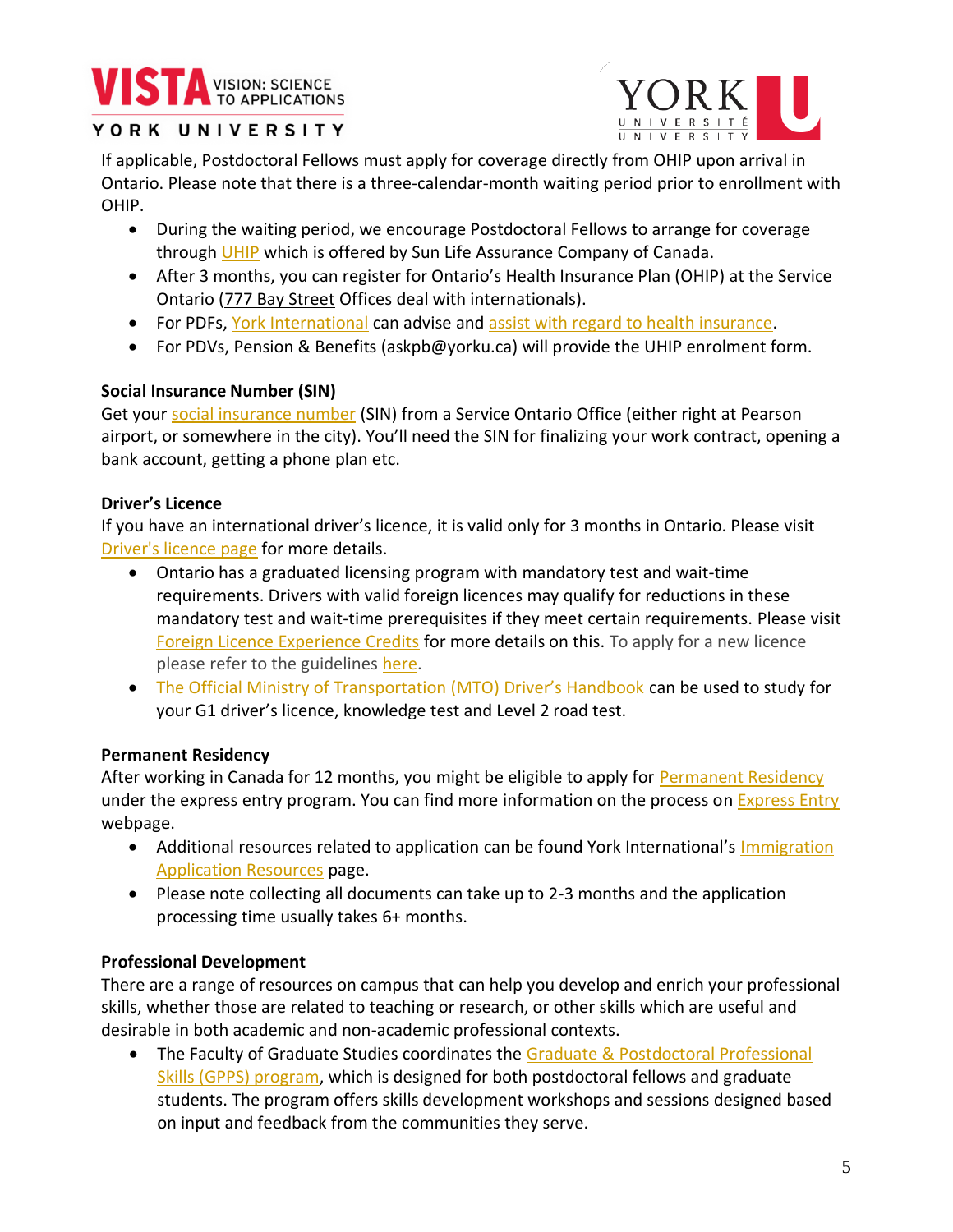# VISION: SCIENCE

## YORK UNIVERSITY



- [Mitacs Training](https://www.mitacs.ca/en/programs/training/program-details) Workshops are free workshops taught by professionals and are structured around cultivating and improving important professional skills.
- Resources and workshops related to teaching are listed on the website of York's Teaching [Commons.](https://www.yorku.ca/teachingcommons/)
- York University Libraries (YUL) hosts the [Learning Commons,](https://learningcommons.yorku.ca/) which offers regular academic support services and workshops.
- Th[e Career Centre](https://careers.yorku.ca/) offers resources and workshops related to the job search and professional development.
- [York's research centres and institutes](https://www.yorku.ca/research/organized-research-units/) offer workshops, seminar series, and other opportunities for professional development.

# Additional York University Resources

*Please refer ["Additional York University Resources" table](#page-2-0) under the Graduate Student Resources as those resources also apply to postdocs*.

| <b>RESOURCE</b> | <b>DESCRIPTION and LINK</b>                                                                 |                                       |  |
|-----------------|---------------------------------------------------------------------------------------------|---------------------------------------|--|
|                 | Allowed expenses will be reimbursed when incurred in accordance with the                    |                                       |  |
|                 | prescribed Hospitality policy and procedure.                                                |                                       |  |
|                 | <b>Concur (Expense</b> Visit Expense Reimbursement for more details.                        |                                       |  |
| <b>Claim</b>    | Most commonly used account codes:                                                           |                                       |  |
|                 | $\ $ Reimbursement) $\ $ 402500 - Travel-General-Other                                      | 406000 - Functions-Campus             |  |
|                 | 301000 – Office-Supplies-General                                                            | 305000 – Teaching & Research Supplies |  |
| Smartbuy        | $\frac{Sm@rtBuy}{Sm@rtBuy}$ is the one stop shop for office supplies, computers, scientific |                                       |  |
| (Procurement)   | supplies, and catering. Key contact: smartbuy@yorku.ca                                      |                                       |  |
| FAQs            | Refer some Frequently Asked Questions here.                                                 |                                       |  |

# *VISTA Team*

| <b>VISTA Team Member</b>                                               | <b>Responsible for</b>                                                                                                                         | <b>Resources</b>       |
|------------------------------------------------------------------------|------------------------------------------------------------------------------------------------------------------------------------------------|------------------------|
| <b>Tara Tharani</b><br><b>(VISTA Operations</b><br>Manager)            | Managing and supporting with scholarships,<br>fellowships, and travel awards.                                                                  | VISTA<br>Opportunities |
| <b>Rachel Sung</b><br>(Mitacs + Industry<br>Engagement<br>Coordinator) | Connecting companies with researchers to develop<br>collaborative research projects that solve real-<br>world technical and business problems. | <b>Mitacs</b>          |
| <b>Olivia Zheng</b><br>   (VISTA Senior Finance<br>Manager)            | Project's financial administration and budget<br>allocation in accordance with policies and<br>guidelines.                                     | Reimbursements         |